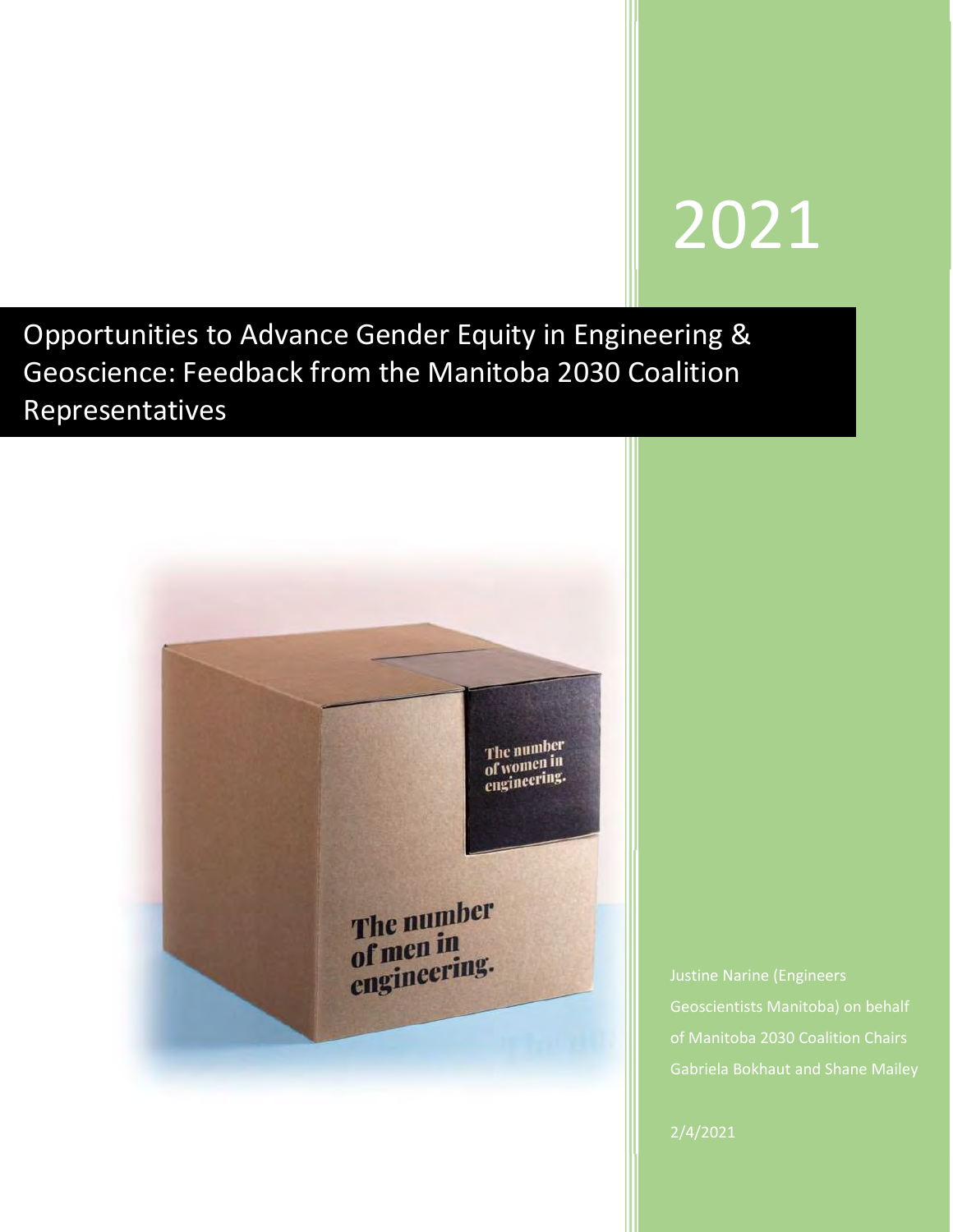## **Background**

In October 2020, the Chair, Co-chair and support staff from Engineers Geoscientists Manitoba invited the representatives from the Manitoba 2030 Coalition to a two-part discussion. There are many media articles describing the gendered impacts of the pandemic in various sectors. Engineering and geoscience worksites vary greatly, from the office to the field, the classroom and research labs to the manufacturing floor. Increased work-from-home realities and flex time options may have both positive and negative impacts on workplace gender equity in our professions. In this time of wide scale transition, adaptation and upheaval may reveal both opportunities and challenges vis-à-vis the hiring, retention and promotion of women engineers and geoscientists.

Representatives from the Coalition member organizations were asked to prepare to discuss how these opportunities and challenges played out in our Manitoba engineering and geoscience workplaces.

- How have workplace changes, if any, affected you, your colleagues and the women in your workplace?
- What changes have been positive?
- What challenges have arisen?
- Have barriers been created or removed?
- Is a gender-based analysis happening in your workplace?
- If gendered barriers have been removed, is there opportunity for long-term culture/policy changes? Is leadership aware of/discussing these barriers?
- If gendered barriers were created, can they be removed? What are the challenges? How can they be overcome? Is leadership aware of/discussing these?
- What are next steps for action?

The following feedback themes from the discussions were compiled and enriched with related research materials by Justine Narine, M.A. Soc, Equity and Representation Research, Outreach and Administrative Assistant.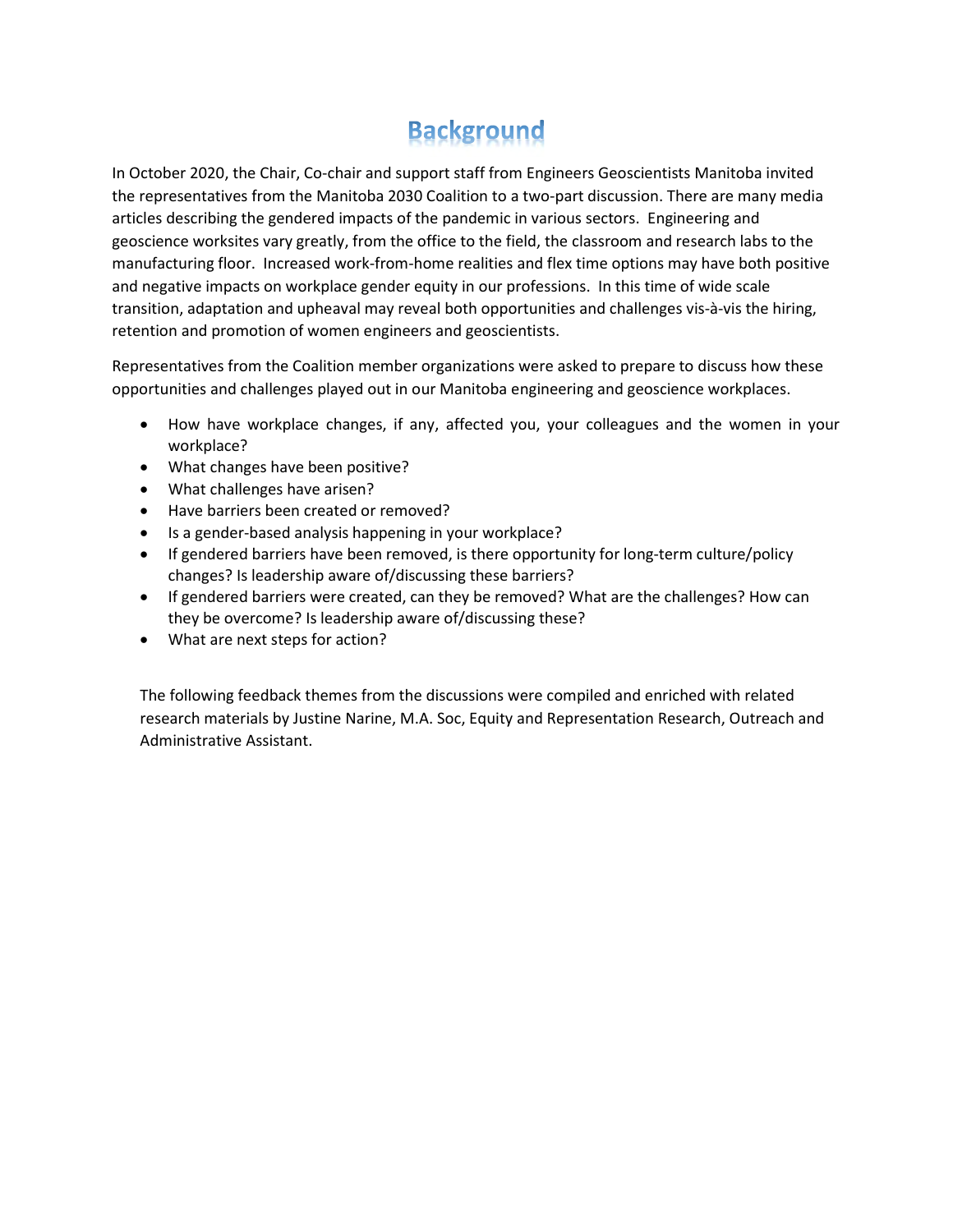# **Manitoba 2030 Coalition Feedback Themes**

#### 1. Flexible work arrangements

 This includes flexible onsite working hours and advocation for radical acceptance of alternate work arrangements. Flexible work arrangements enable professionals to have more control over their schedules and balance work and homelife responsibilities

Based on the Technical Women in Consulting Engineering (TWICE) report (2015) 96% of female respondents said flexible on-site working hours was important to them, however only 10% felt comfortable using flexible on-site working hours.

- Questions to consider:
	- $\checkmark$  Did you know that women are still shown to, knowingly or not, take on upwards of 70% of caregiving responsibilities? (Regis et al., 2019)
	- $\checkmark$  is the availability of work-life initiatives a major determinant of employees' perceptions of organizational support?



### 2. Maternity/paternity/parental leave develops skills, including emotional intelligence

 Though not always viewed as such, the skillset of time management, communication and adaptation that come with care work during a family leave are an asset to a professional and the organization they work for. Elder care and gender reassignment leave also bring valuable perspectives and experiences to an organization.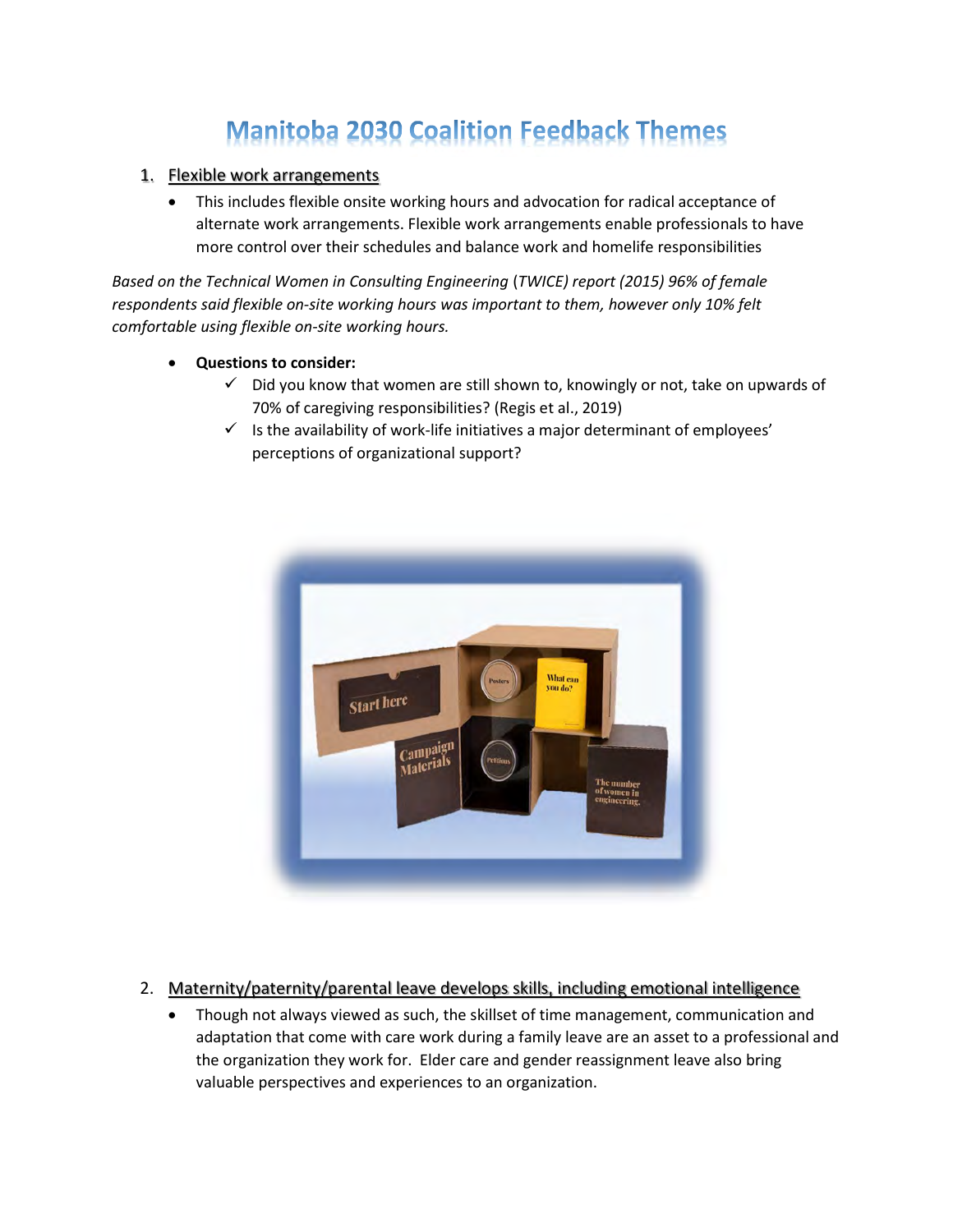According to Butts (2013), multiple studies exist on the implementation of work-family policies within the workplace and particularly in engineering, however these initiatives are not always linked to the impact of workplace attitudes. They determined that there is a positive correlation between work-family policies and workplace attitudes. Moreover, the policies had a positive relationship with job satisfaction, affective commitment, and intentions to stay.

- Questions to consider:
	- $\checkmark$  Is taking leave (maternity, paternity, parental, elder care, gender reassignment, illness, stress, educational) facilitated and supported in your organization, including for those who haven't historically been expected or encouraged to do so?
	- $\checkmark$  Does your workplace culture celebrate taking leave as a vital part of a professional's development and well-being or is it simply tolerated at best and silently or actively punished at worst?
	- $\checkmark$  Did you know that men leave the engineering profession just as much as women but for reasons other than parental leave? (TWICE, 2015)

## 3. Mentorship and culture shift in definition of professionalism

 Professionalism is an objective term born out of meritocracy. Respect is a subset value of this term and with it respect for those who share 'sameness'. Professionalism and productivity can be more than the time and number of hours worked. It can be redefined to account for gendered, racial and cultural differences which help shape and develop the fields of engineering and geoscience.

According to Seron et al (2018, pg. 7.) "To raise concerns about inclusion or marginalization is not only out of step with the presumed political neutrality of engineering, but may be interpreted by some as threatening the objectivity of engineering itself as well as a meritocratic foundation for tapping those with the potential to become engineers". It is not only necessary to change policies, but to change attitudes as well.

### Questions to consider:

- $\checkmark$  Do you have a formalized mentorship program?
- $\checkmark$  Do your junior personnel see themselves reflected in management, leadership and executive positions?
- $\checkmark$  Is Allyship, as active anti-racism, anti-sexism and anti-oppression, built into your organizational structure to materially (power, salary and resources) repair the consequences of historical and ongoing exclusive biased assumptions, attitudes, policies, programs and practices?
- $\checkmark$  Is there a glass ceiling in your organization for underrepresented groups in engineering and geoscience?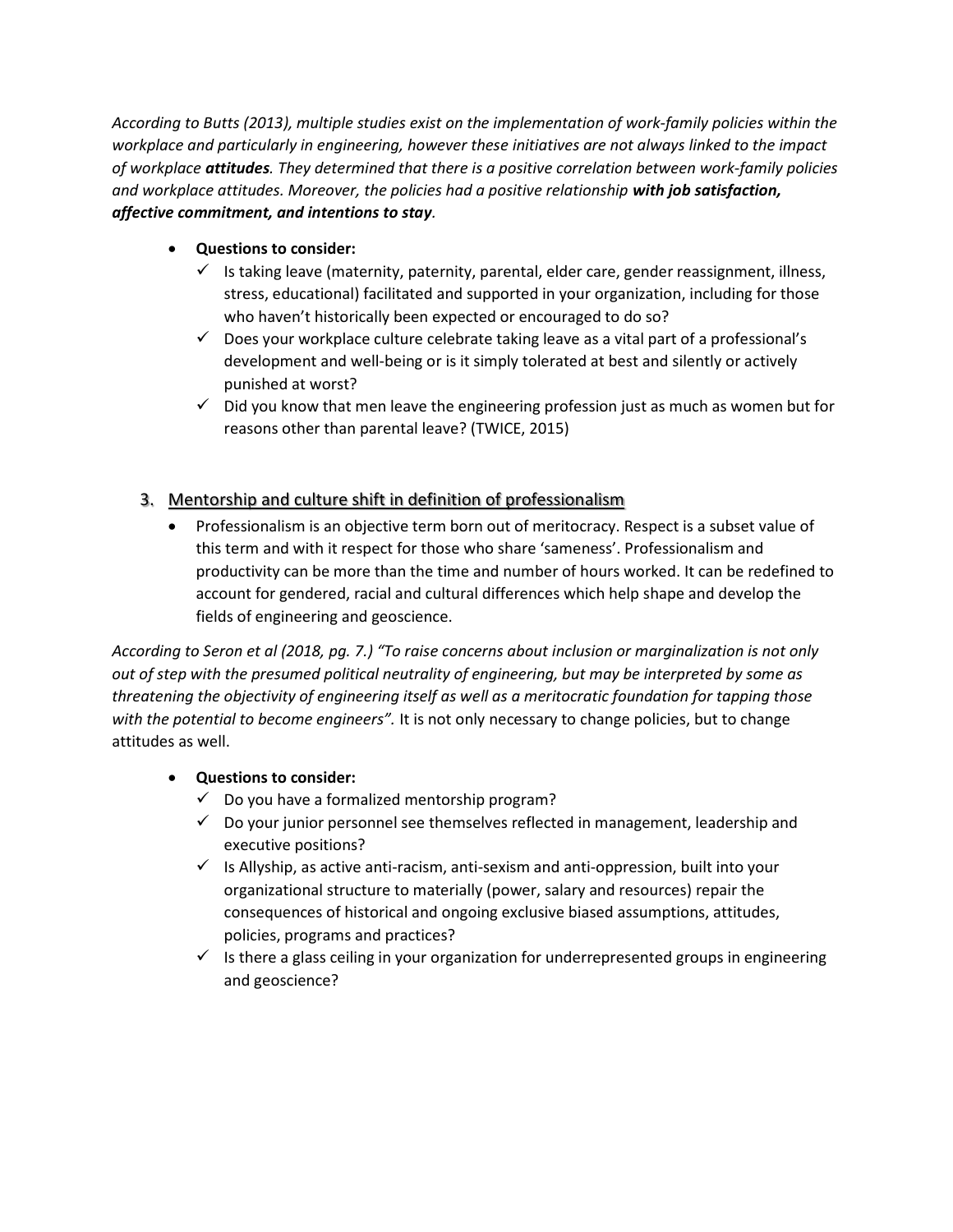

### 4. Equitable training opportunities and visibility of junior employees

• Some junior interns report a decline in what would have been organically occurring training opportunities with pre-pandemic in-office and on-site interaction. Under regular circumstances, some interns and professionals have reported that informal networking and mentorship relationships are birthed from workplace activities that they may neither have the interest or the time for, like a hockey pool, for example. Intentional mentorship, sponsorship, networking and career development for interns is important for retention.

Barabino and colleagues (2019) proposed that a change in the mindset of power and effective leadership is crucial towards gender balance. In addition, the development of cultural intelligence is necessary to achieve the change.

#### Questions to consider:

- $\checkmark$  Are there opportunities to provide training to compensate for the current conditions?
- $\checkmark$  Is there an awareness and intention to make sure that all new and junior staff receive training in an equitable way?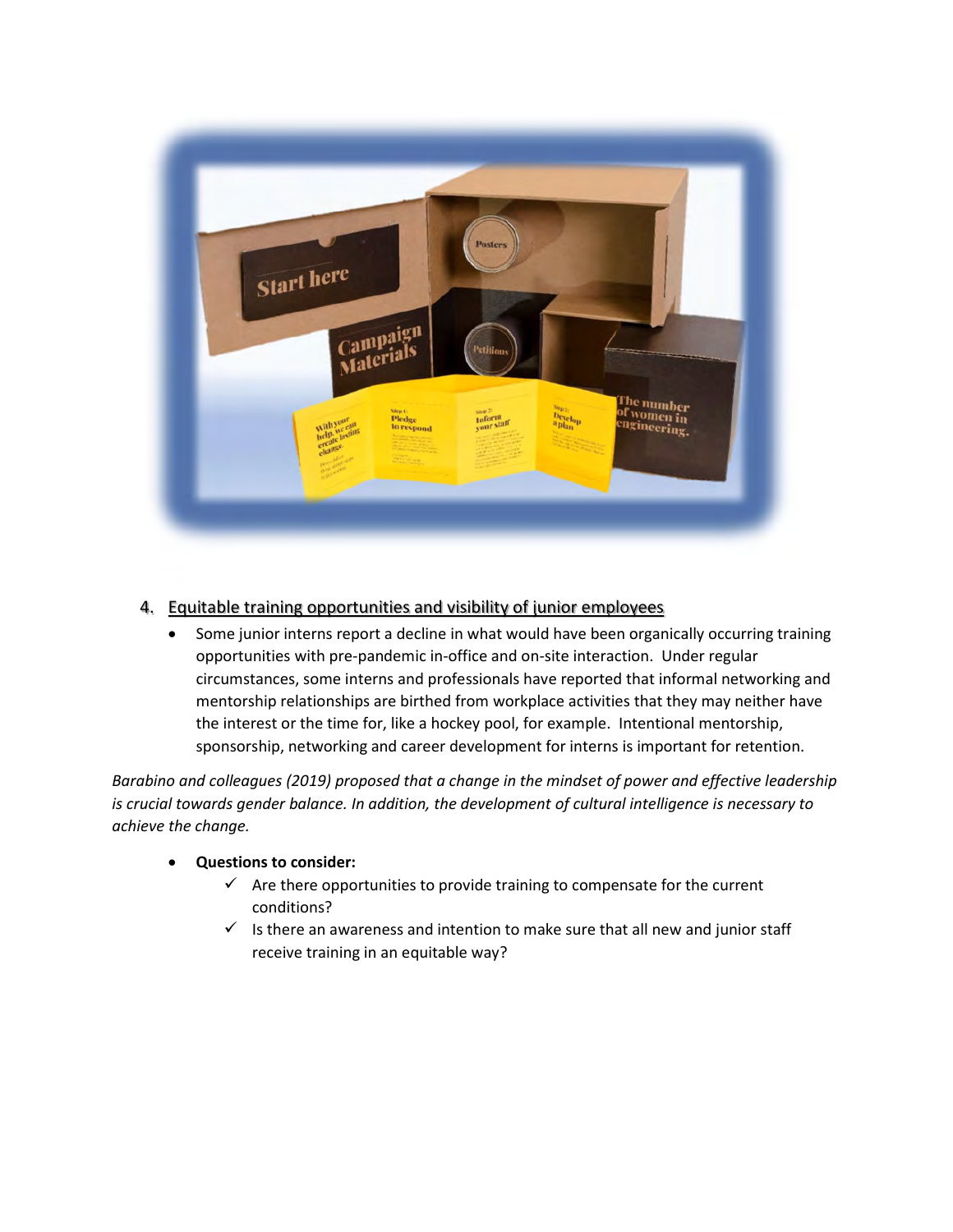#### 5. COVID-19 and power dynamic impacts on individuals and team communications

 Effective communication is necessary in any organisation. This holds true for both technical and non-technical colleagues, speakers and audiences.

According to the Anti-Oppression Resource and Training Alliance (2017), "when someone does or says something that causes harm or supports the values of oppressive systems, it is not their intention to do so. But when we use our good intentions to deny (or avoid being accountable for) the harm, more harm is caused." Acknowledgement of the different cultural expectations everyone brings to table is vital to facilitate effectively. Focusing on skills of negotiation, listening and interpersonal interaction is just as vital as the content discussed and/or presented.

- Questions to consider:
	- $\checkmark$  What are the challenges in communication and collaboration in your workplace before, during and after COVID-19?
	- $\checkmark$  Are regular and ongoing feedback from staff to leadership structured formally and/or informally, welcomed and normalized?

For questions, comments and how to participate in the Coalition please refer to contacts:

Lisa Stepnuk Director, Equity and Representation (204) 474-2736 Ext. 242 LStepnuk@EngGeoMB.ca

Justine Narine Administrative Assistant, Research and Outreach (204) 474-2736 ext. 243 JNarine@EngGeoMB.ca

#### References

AORTA. (2017). Anti-oppressive facilitation for democratic process: Making meetings awesome for everyone. http://aorta.coop/wp-content/uploads/2017/06/AO-Facilitation-Resource-Sheet.pdf

Barabino, F. (2019). Solutions to Gender Balance in STEM Fields Through Support, Training, Education and Mentoring: Report of the International Women in Medical Physics and Biomedical Engineering Task Group. Science and Engineering Ethics, 26(1), 275–292.

Butts, C. (2013). How important are work–family support policies? A meta-analytic investigation of their effects on employee outcomes. Journal of Applied Psychology, 98(1), 1–25.

Carlson, L. (2019). What's in a Name? A Synthesis of "Allyship" Elements from Academic and Activist Literature. Journal of Family Violence, 35(8), 889–.